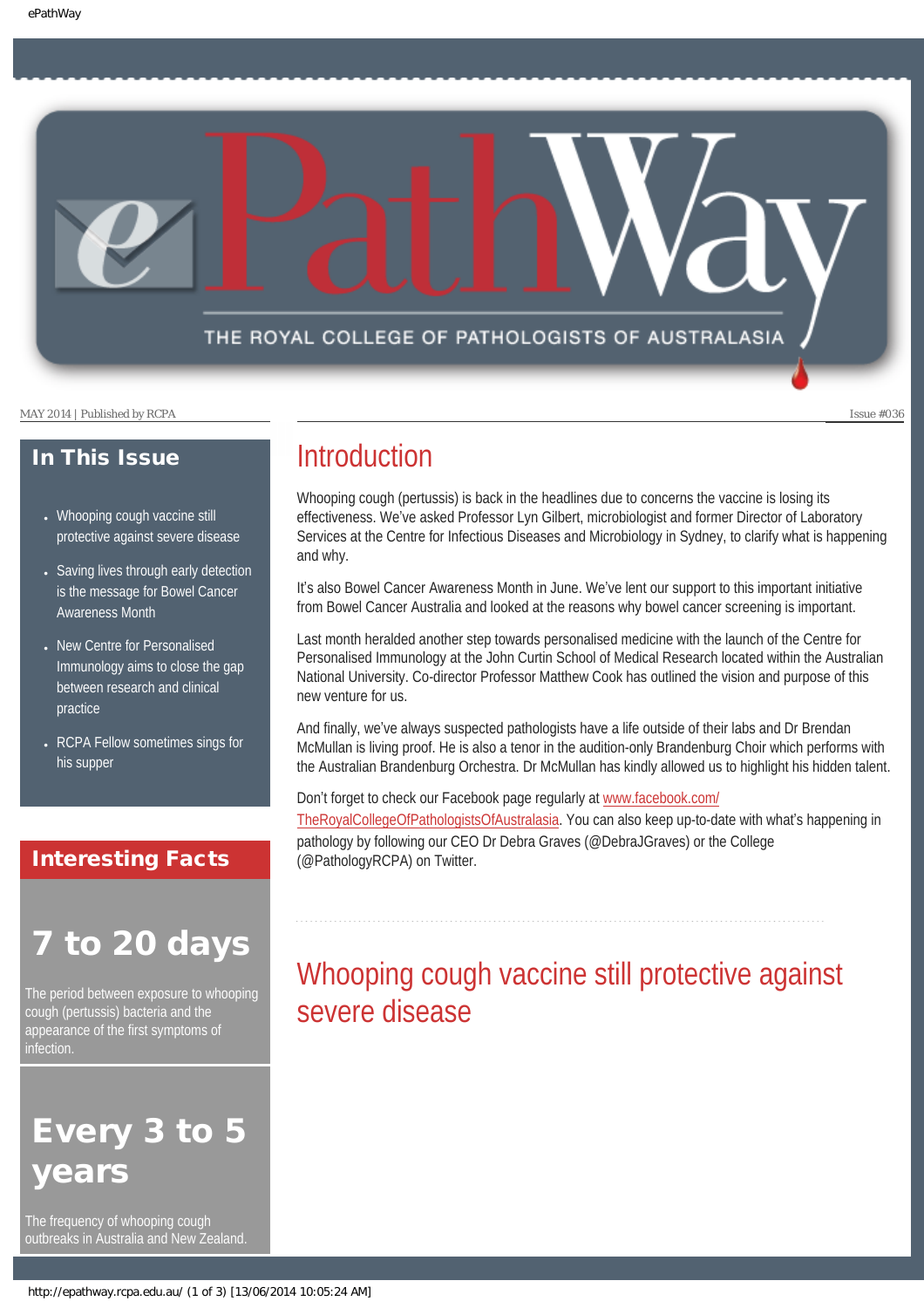# August 2011

The beginning of the most recent outbreak of whooping cough in New Zealand with more than 11,200 cases reported as of February 2014. This outbreak is still ongoing.

*Sources: Australian Government Department of Health, Ministry of Health New Zealand*

Important Message

has an important message for you. [Click to](#page-3-0)  [see the message!](#page-3-0)



### Suggest to a friend

Know someone who might be interested in this website? Why not [suggest the website](mailto:?Subject=I%20think%20you%20should%20read%20this%20Newsletter=
http://epathway.rcpa.edu.au/index.html) to them.

Whooping cough (pertussis) is back in the headlines for the wrong reasons. Despite a high uptake of the pertussis vaccine, there is evidence of continuing relatively high infection rates, with large outbreaks every 3-4 years, including amongst those recently immunised. This type of information can lead to 'vaccination conspiracy theories' and alarmist headlines, so we've asked an expert to tell us what is going on.

[read more »](#page-6-0)

### Previous Editions

<span id="page-1-0"></span>Did you miss something from last month? You can view our [previous editions](#page-4-0) at any time.

### Subscribe Now!

Subscription is easy! Simply fill in our [subscription form](http://epathway.rcpa.edu.au/subscription.html).

### Links

[RCPA Manual](http://rcpamanual.edu.au/)

[LabTest Online](http://www.labtestsonline.org.au/)

# Saving lives through early detection is the message for Bowel Cancer Awareness Month

June is Bowel Cancer Awareness Month<sup>[1]</sup> which is an initiative of Bowel Cancer Australia to raise the profile of one of the most common forms of cancer in Australia and New Zealand. Bowel cancer is preventable, treatable and beatable in about 90% of cases if it is detected in time, making it important to get past the 'yuck' factor of collecting poo for a potentially life-saving screening test.



[read more »](#page-8-0)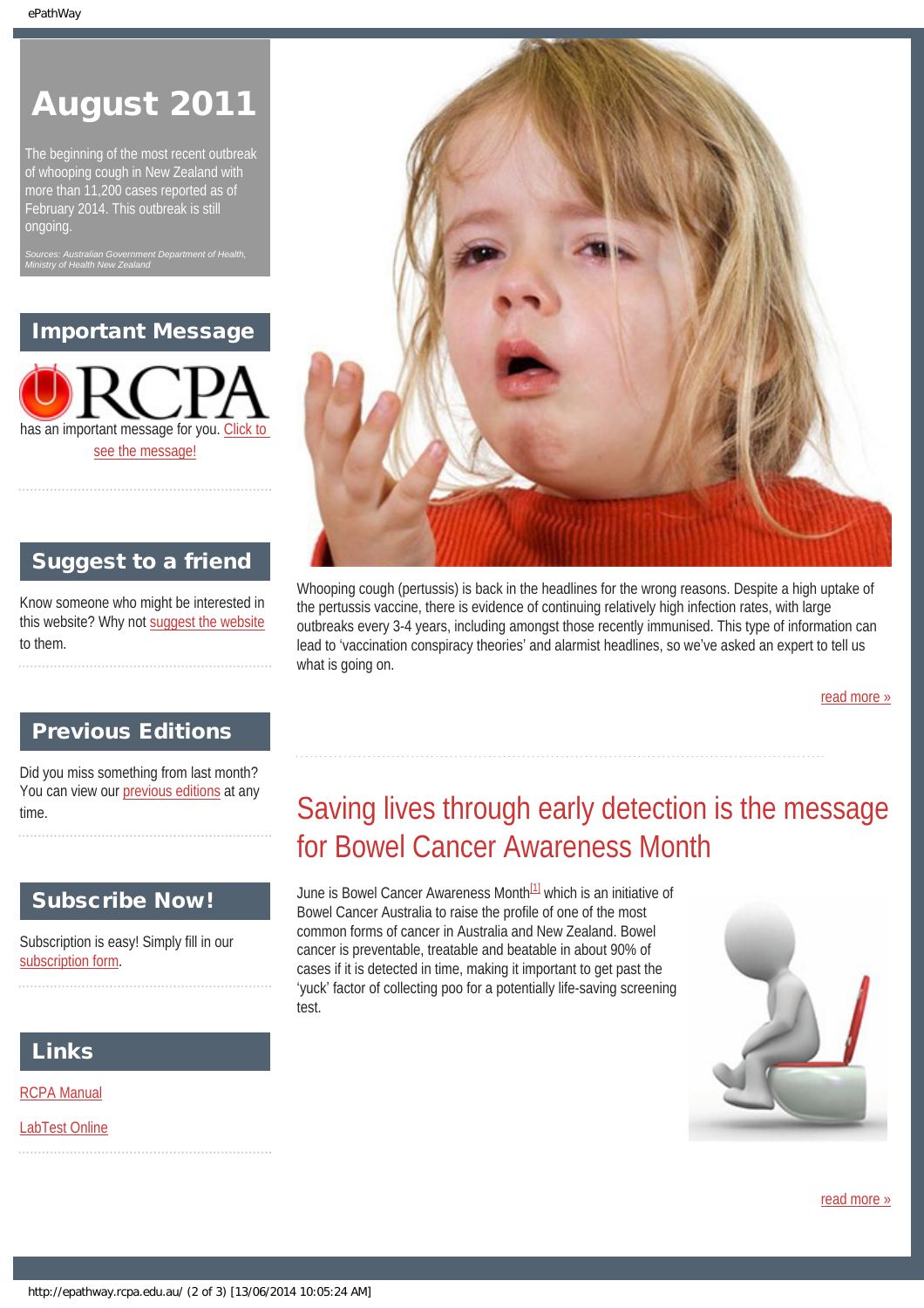# <span id="page-2-0"></span>New Centre for Personalised Immunology aims to close the gap between research and clinical practice

It's only been 11 years since the Human Genome Project (HGP) revealed our genetic blueprint and started a minirevolution towards

*Professor Matthew Cook, Directors, CPI*

personalised medicine. Another step was taken in this direction at the Australian National University (ANU) when the Centre for Personalised Immunology was launched at the John Curtin School of Medical Research last month.

[read more »](#page-10-0)

### <span id="page-2-1"></span>RCPA Fellow sometimes sings for his supper

Dr Brendan McMullan is not only a microbiologist and paediatric infectious diseases physician at the Sydney Children's Hospital. He is also a tenor in the auditiononly Brandenburg Choir, which performs with the Australian Brandenburg Orchestra (ABO), and weaves his musical commitments around his busy work schedule.

*Professor Carola Vinuesa and* 



[read more »](#page-12-0)

#### Copyright © 2014 The Royal College of Pathologists of Australasia

RCPA - Durham Hall - 207 Albion St Surry Hills NSW 2010 AUSTRALIA | (+61) 2 8356 5858 | [www.rcpa.edu.au](http://www.rcpa.edu.au/)

**[Privacy Policy](http://www.rcpa.edu.au/Content-Library/Privacy.aspx) | [Legal](http://www.rcpa.edu.au/Legal.aspx) | Disclaimer**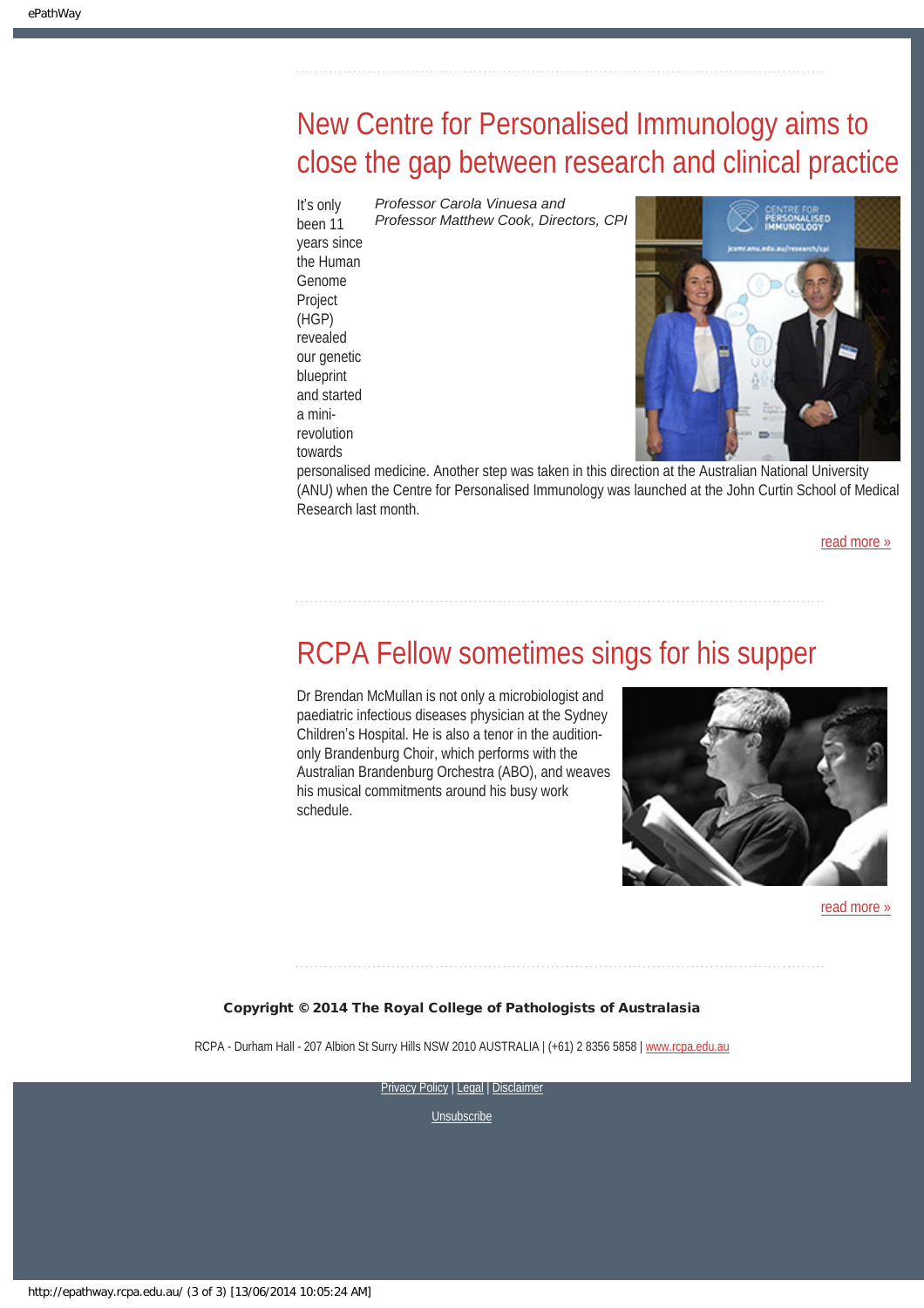<span id="page-3-0"></span>

Published by RCPA

### RCPA Message



Pathology gives life's most important answers.

[« Back to Latest Issue](http://epathway.rcpa.edu.au/index.html)

#### Copyright © 2013 The Royal College of Pathologists of Australasia

RCPA - Durham Hall - 207 Albion St Surry Hills NSW 2010 AUSTRALIA | (+61) 2 8356 5858 | [www.rcpa.edu.au](http://www.rcpa.edu.au/)

[Privacy Policy](http://www.rcpa.edu.au/Content-Library/Privacy.aspx) | [Legal](http://www.rcpa.edu.au/Legal.aspx) | Disclaimer

**[Unsubscribe](http://epathway.rcpa.edu.au/subscription.html)** 

http://epathway.rcpa.edu.au/notice.html [13/06/2014 10:06:00 AM]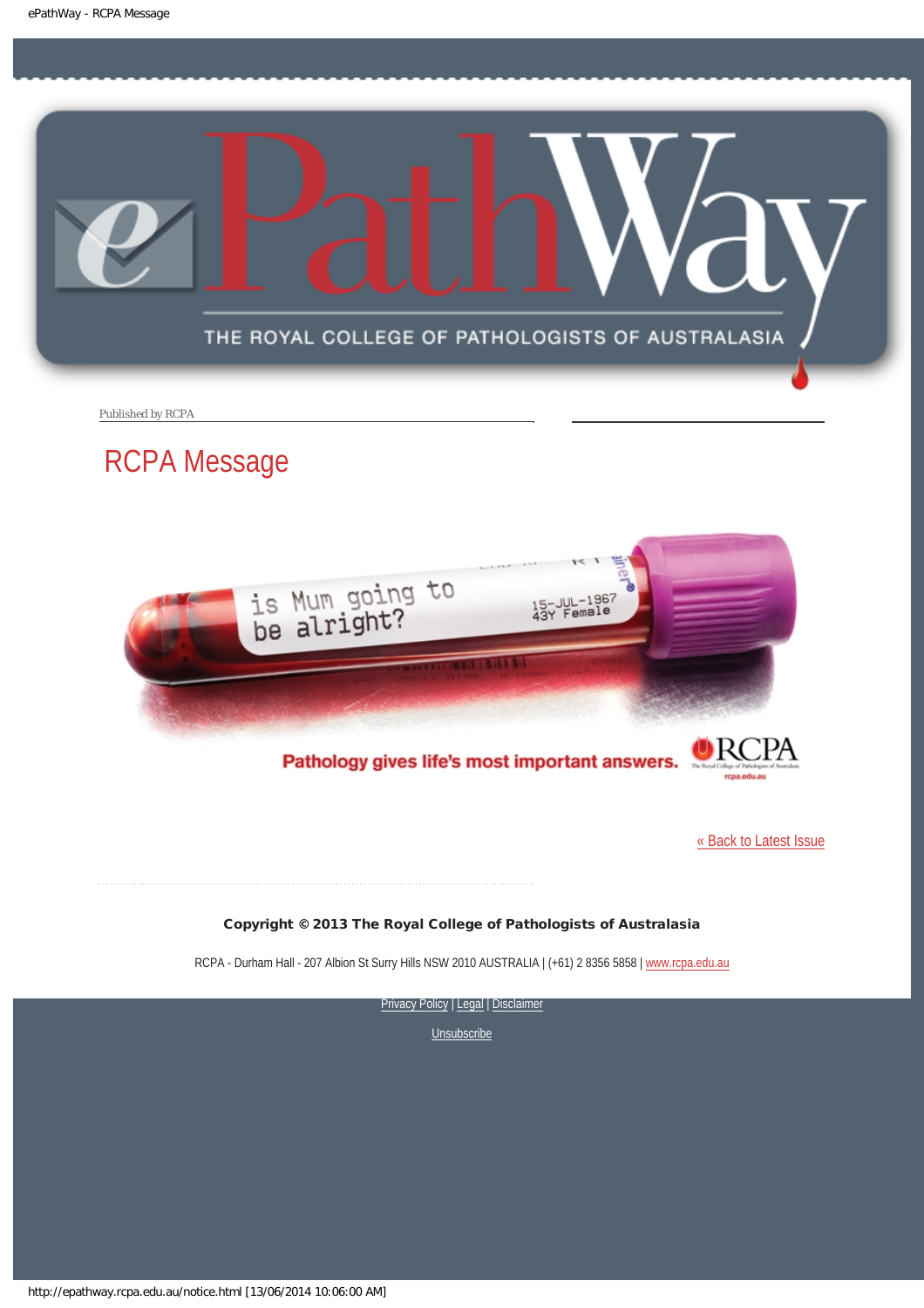<span id="page-4-0"></span>

Published by RCPA

### Previous Editions



### **IN THIS ISSUE**

- RCPA position statement on Lyme Disease penned by experts
- World Ovarian Cancer Day unites countries in fight<br>against silent killer
- Parasitic eye infections are<br>a first world phenomenon

#### 2014

[033 - February 2014](http://epathway.rcpa.edu.au/previous/033_0214.pdf)

[034 - March 2014](http://epathway.rcpa.edu.au/previous/034_0314.pdf)

[034 - April 2014](http://epathway.rcpa.edu.au/previous/035_0414.pdf)

### Introduction

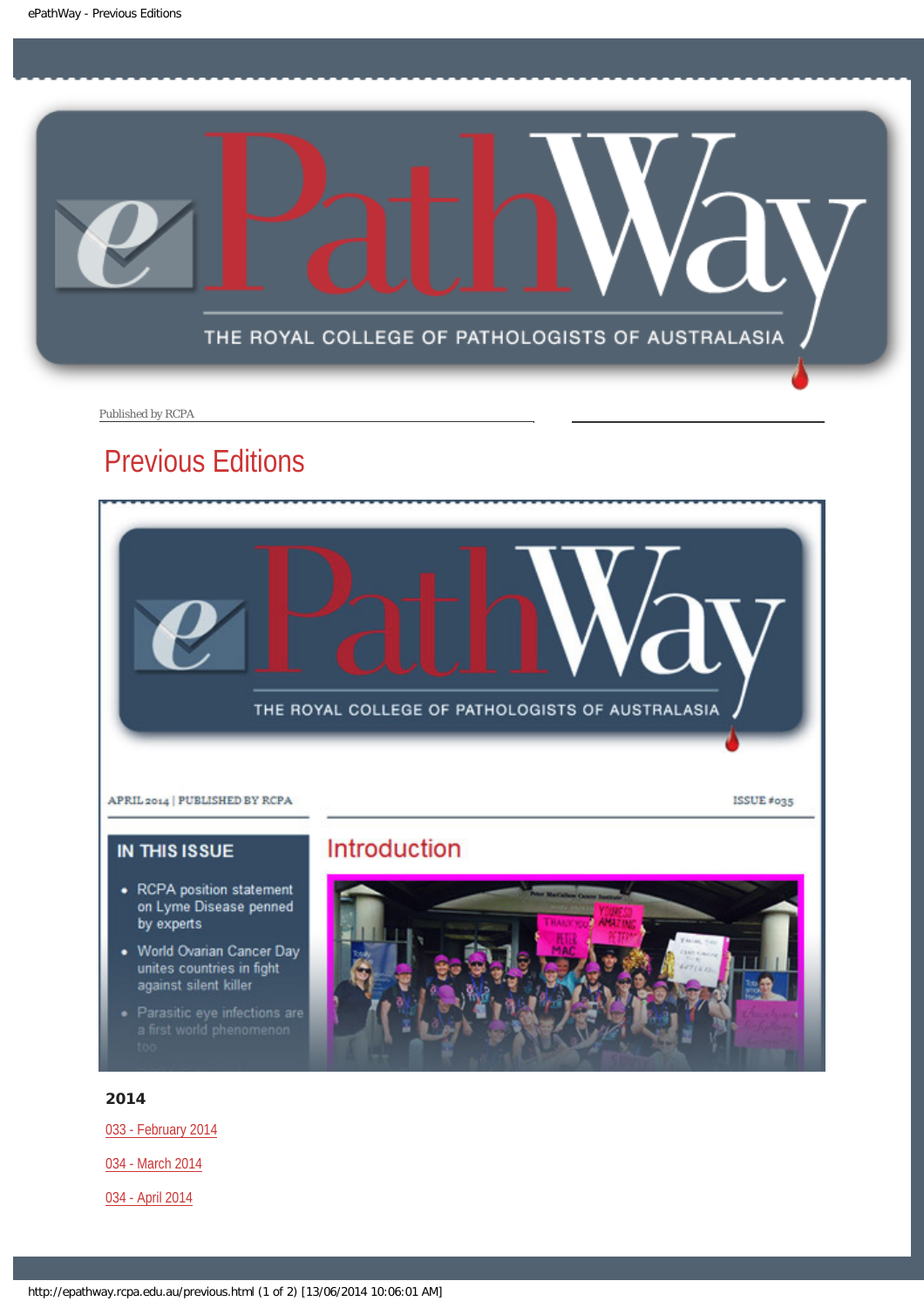#### 2013

| 022 - February 2013     | 023 - March 2013        | 024 - April 2013     |
|-------------------------|-------------------------|----------------------|
| 025 - May 2013          | 026 - June 2013         | 027 - July 2013      |
| 028 - August 2013       | 029 - September 2013    | 030 - October 2013   |
| 031 - November 2013     | 032 - Dec 2013/Jan 2014 |                      |
| 2012                    |                         |                      |
| 010 - Dec 2011/Jan 2012 | 011 - February 2012     | 012 - March 2012     |
| 013 - April 2012        | 014 - May 2012          | 015 - June 2012      |
| 016 - July 2012         | 017 - August 2012       | 018 - September 2012 |
| 019 - October 2012      | 020 - November 2012     | 021 - December 2012  |
| 2011                    |                         |                      |
| 001 - March 2011        | 002 - April 2011        | 003 - May 2011       |
| 004 - June 2011         | 005 - July 2011         | 006 - August 2011    |
| 007 - September 2011    | 008 - October 2011      | 009 - November 2011  |

[« Back to Home Page](http://epathway.rcpa.edu.au/index.html)

#### Copyright © 2014 The Royal College of Pathologists of Australasia

RCPA - Durham Hall - 207 Albion St Surry Hills NSW 2010 AUSTRALIA | (+61) 2 8356 5858 | [www.rcpa.edu.au](http://www.rcpa.edu.au/)

[Privacy Policy](http://www.rcpa.edu.au/Content-Library/Privacy.aspx) | [Legal](http://www.rcpa.edu.au/Legal.aspx) | Disclaimer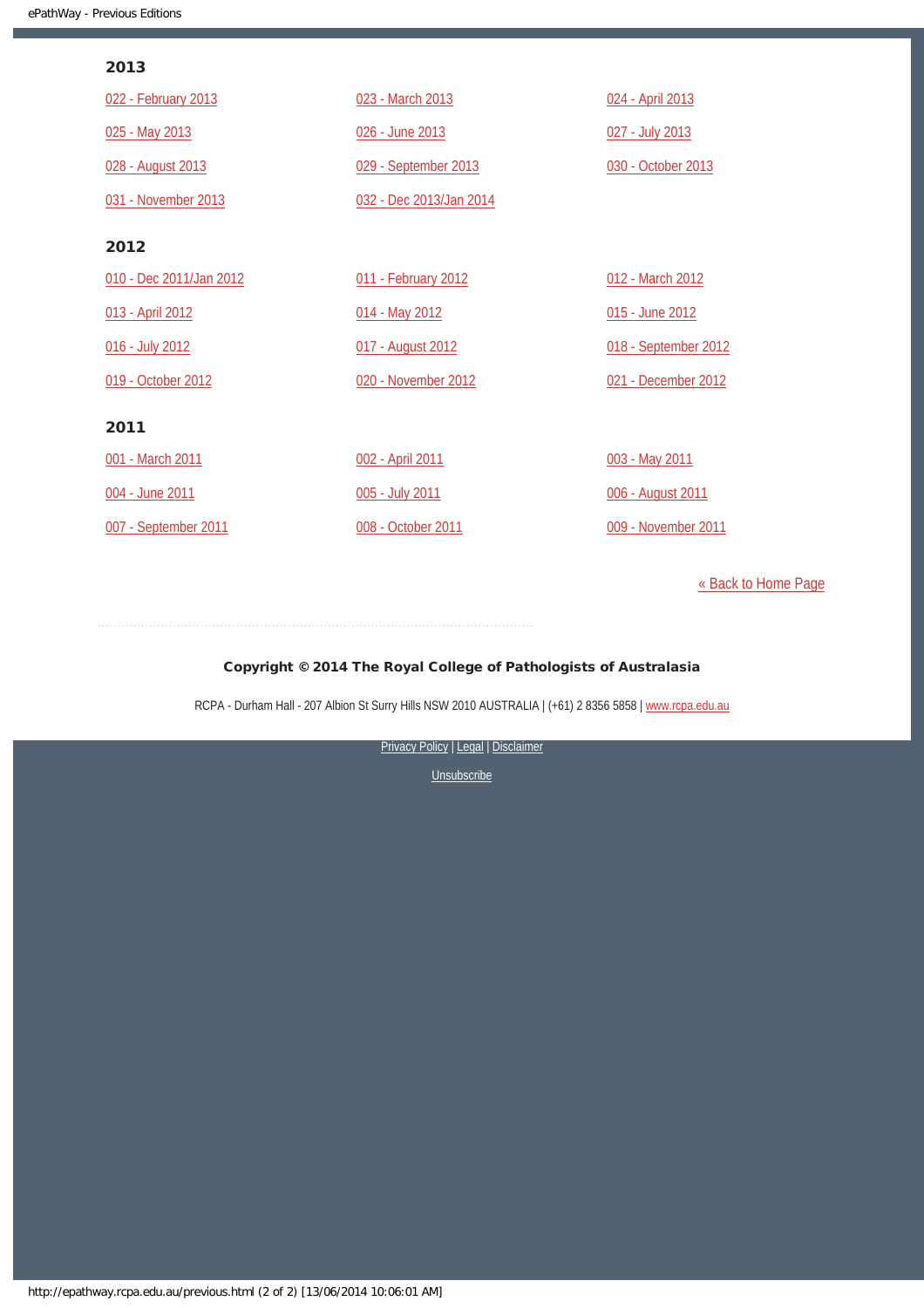<span id="page-6-0"></span>

## Whooping cough vaccine still protective against severe disease



Whooping cough (pertussis) is back in the headlines for the wrong reasons. Despite a high uptake of the pertussis vaccine, there is evidence of continuing relatively high infection rates, with large outbreaks every 3-4 years, including amongst those recently immunised. This type of information can lead to 'vaccination conspiracy theories' and alarmist headlines, so we've asked an expert to tell us what is going on.

<span id="page-6-1"></span>Professor Lyn Gilbert<sup>[1]</sup>, microbiologist and former Director of Laboratory Services at the Centre for Infectious Diseases and Microbiology in Sydney, says it's not absolutely clear what is causing the continued periodic outbreaks of pertussis because there are a number of issues to consider.

"The *Bordetella pertussis* bacteria, which cause pertussis, are changing compared to the strain used in the vaccine. We also have more sensitive pathology tests that may be picking up milder cases as molecular diagnostic tests have recently become widely available. A change from the whole cell to acellular vaccines for all doses from 1999, and dropping the 18 month booster from the immunisation schedule in 2003, has also reduced the level of protection in some age-groups."

The recent spate of headlines about the pertussis vaccine is in response to a UNSW-led team of researchers from around Australia finding that some strains of *Bordetella pertussis* are no longer producing a key surface protein called pertactin. The absence of this protein makes it harder for the antibodies made by the body's immune system in response to the vaccine to 'search and destroy' the invading bacteria. It's like removing the target flags from the bacteria and then expecting the antibodies to find them in a game of hide and seek.

Pertussis is highly infectious and anyone at any age can be infected. However, the disease is most serious in babies under the age of 12 months. It is spread through droplets in the air and can progress from an upper respiratory tract infection to a serious lung infection and death. Symptoms include a series of short, severe coughs that are often followed by a high-pitched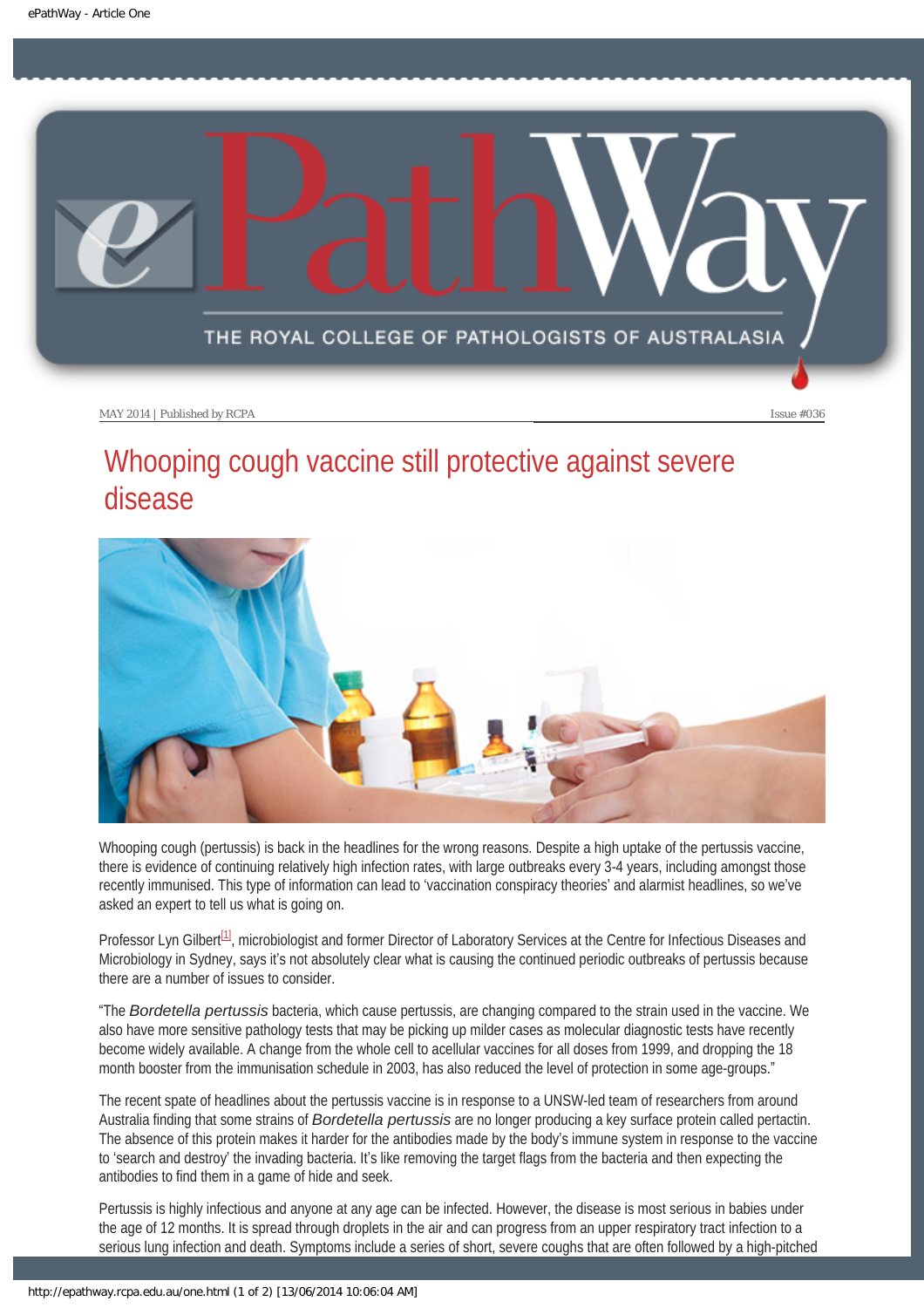intake of breath that sounds like a 'whoop'; hence the name whooping cough. Symptoms can continue for months.

Australia has recently experienced an epidemic of pertussis (which reached its peak in 2010) with 142,000 cases from 2008 to 2012. The UNSW study analsyed 320 bacterial samples from patients with pertussis from five states in Australia during this time, and found that the proportion of pertactin-free bacteria rose from five percent of cases tested in 2008 to 78% in 2012.

"Pertactin-free strains of pertussis have also been detected overseas including Europe and the USA," explains Prof Gilbert. "But this situation doesn't absolutely prove why there are increased cases of pertussis."

There is also no evidence that pertactin-free strains are more harmful than other strains, and it is not absolutely clear whether they reduce the effectiveness of the vaccine in the short or long term. The current pertussis vaccine produces antibodies against the pertussis toxin. This is the poison produced by the *Bordetella pertussis* bacteria that causes the most severe disease symptoms.

"The situation is being monitored and there are a few options on the table including developing better adjuvants to include in the vaccine to produce a better immune response, introducing the first dose at a younger age, and reintroducing the 18 month booster to carry the immune response over until the next booster at four years of age," says Prof Gilbert.

"But the current vaccine is still protective against severe disease, and nobody is suggesting that we shouldn't be immunised. We have to protect young babies. But we may have to improve the effectiveness of the schedule to evolve with the offending bacteria."

<span id="page-7-0"></span>[\[1\]](#page-6-1) Professor Lyn Gilbert was interviewed about immunisations in the [March 2012 edition of ePathWay](http://www.rcpa.edu.au/getattachment/31acfb85-9f32-4d6f-8397-4b38825f8e4a/ePathway-Issue-028.aspx)

#### [« Back to Home Page](http://epathway.rcpa.edu.au/index.html)

#### Copyright © 2014 The Royal College of Pathologists of Australasia

RCPA - Durham Hall - 207 Albion St Surry Hills NSW 2010 AUSTRALIA | (+61) 2 8356 5858 | [www.rcpa.edu.au](http://www.rcpa.edu.au/)

[Privacy Policy](http://www.rcpa.edu.au/Content-Library/Privacy.aspx) | [Legal](http://www.rcpa.edu.au/Legal.aspx) | [Disclaimer](http://www.rcpa.edu.au/Disclaimer.aspx)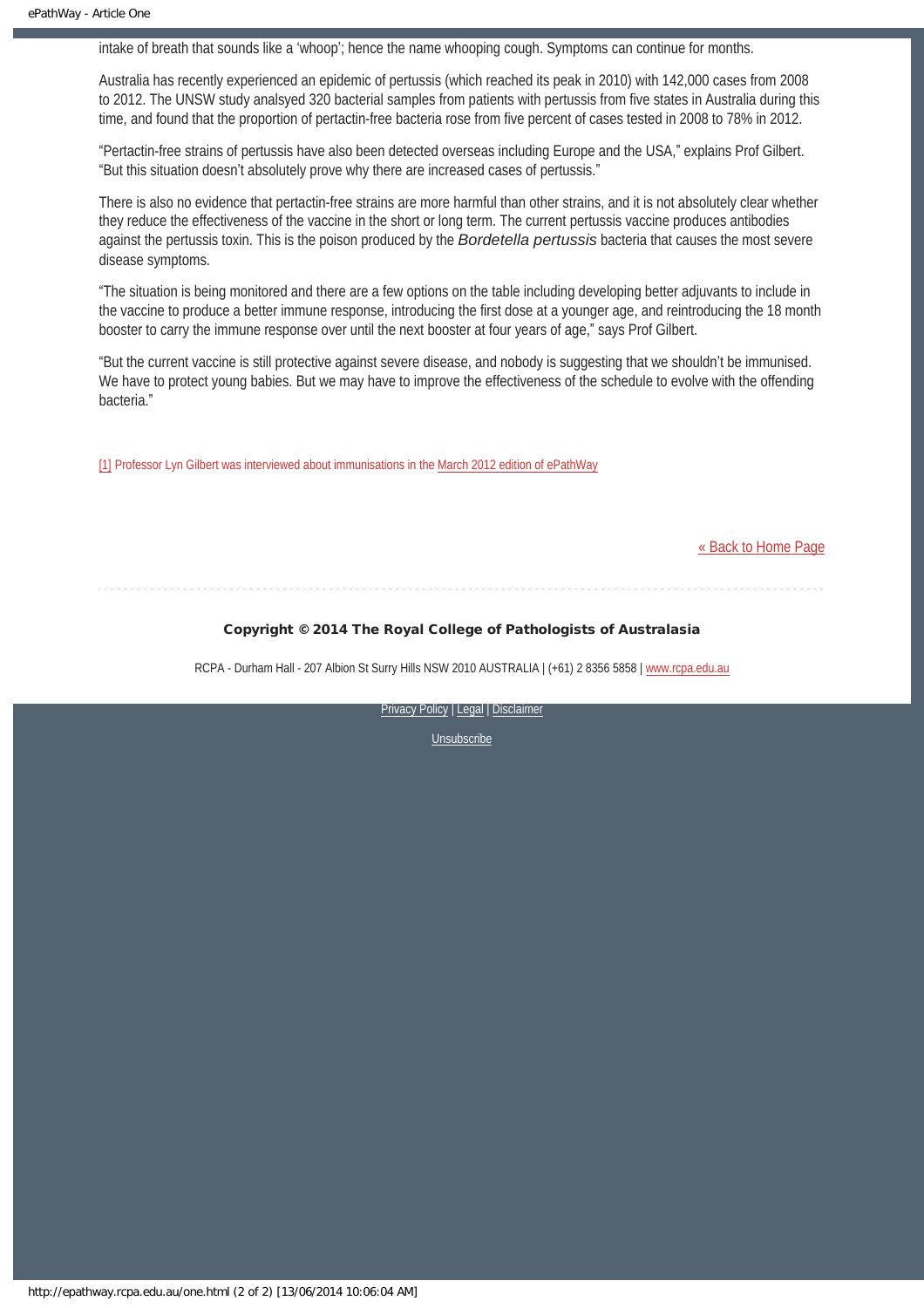<span id="page-8-0"></span>

# Saving lives through early detection is the message for Bowel Cancer Awareness Month



<span id="page-8-1"></span>June is Bowel Cancer Awareness Month<sup>[1]</sup> which is an initiative of Bowel Cancer Australia to raise the profile of one of the most common forms of cancer in Australia and New Zealand. Bowel cancer is preventable, treatable and beatable in about 90% of cases if it is detected in time, making it important to get past the 'yuck' factor of collecting poo for a potentially lifesaving screening test.

Professor Graeme Young, Gastroenterologist at the Flinders University Centre for Innovation in Cancer in Adelaide, is a strong advocate for bowel cancer screening programs $^{[2]}$  because he says they work.

<span id="page-8-2"></span>"I get stopped in the street by people who have seen my picture and they thank the program for saving their life, or the life of their brother or mother," he explains. "I also receive letters from people with the same message, including from doctors, even though I am just part of a team associated with the screening program. This is the human side that isn't reflected in the statistics."

While these people represent the lucky ones, the statistics on the frequency of bowel cancer are chilling. New Zealand has one of the highest bowel cancer death rates in the western world, and the number of new cases diagnosed each year is projected to increase by 15% for men and 19% for women by 2016. On the other side of the Tasman, fewer than 40% of bowel cancers are detected early and about 80 Australians die from this disease each week.

<span id="page-8-3"></span>"We need to raise the profile of Australia's National Bowel Cancer Screening Program<sup>[\[3\]](#page-9-2)</sup> because just under 40 percent of people complete the test when it is mailed to them at home," explains Prof Young.

"We know some people find collecting faeces distasteful, although I can see that community attitudes are changing in this respect. People are realising it is such a simple thing to do, and the fact that the screening program works is starting to filter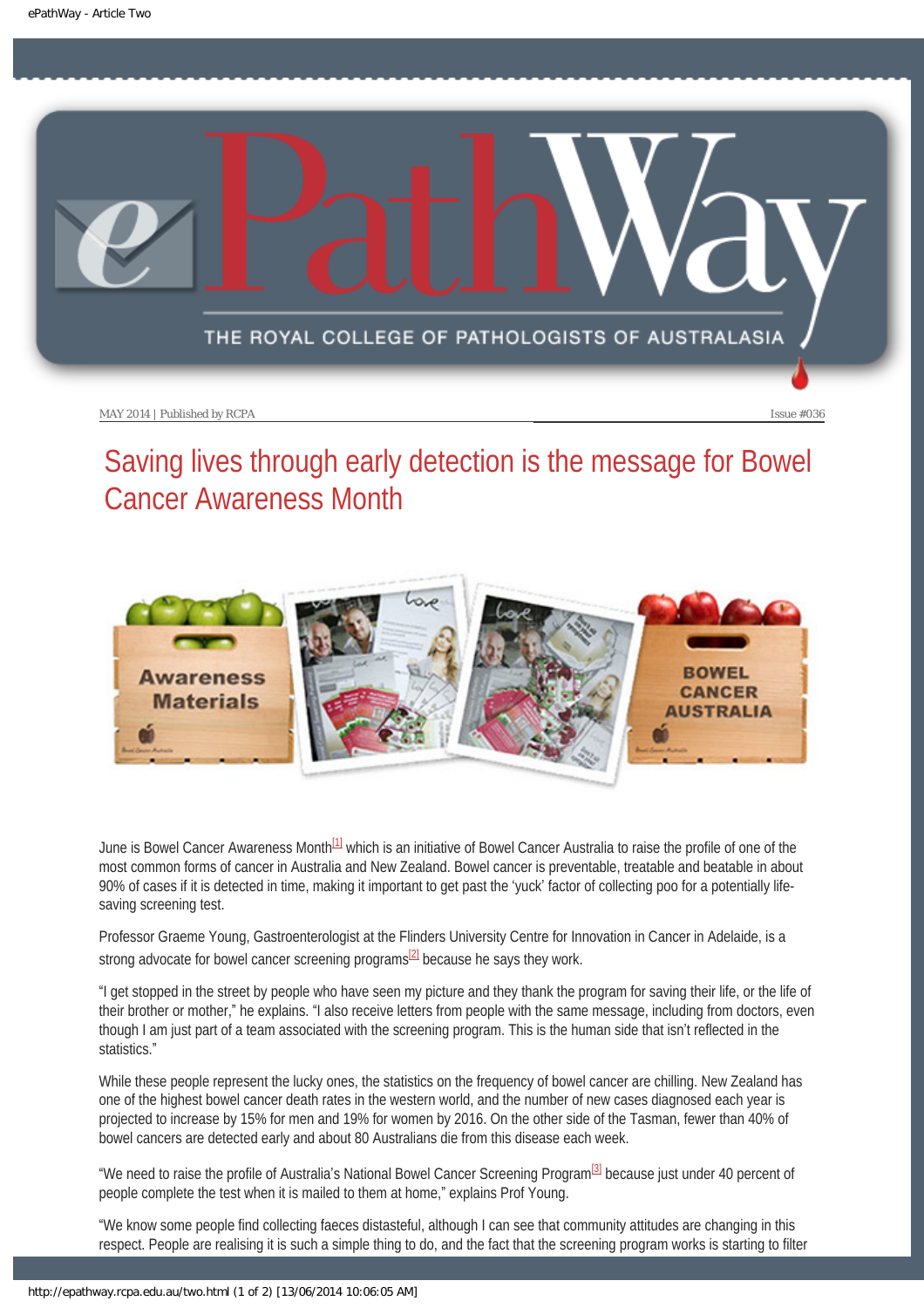through as well. But we still need more funding to raise the program's profile, especially since it is Australia's only national screening program for both men and women."

Australia's National Bowel Cancer Screening Program is open to Australians turning 50, 55, 60 or 65 years of age who hold a Medicare card or DVA card. The program is still being expanded, and when fully implemented all Australians aged between 50 and 74 years will be offered free screening every two years. Based on conservative estimates, Professor Young says this will save between 300 and 500 lives each year because of much earlier detection of the disease.

<span id="page-9-4"></span>New Zealand is currently running a bowel screening pilot<sup>[4]</sup> in the Waitemata District Health Board area of North Shore Auckland for everyone aged 50 to 74 years who is eligible for publicly funded healthcare. The four-year pilot started in October 2011.

The screening test kit mailed to program participants in Australia is known as a Faecal Occult Blood Test (FOBT). However, a new technology called a Faecal Immunochemical Test (FIT) - to distinguish it from the older FOBT chemical technology - is now used. A FIT uses the latest technology, can be completed in the privacy of a person's home and mailed to a pathology laboratory for analysis. FIT kits can also be obtained outside of national screening programs from sources such as doctors or pharmacies.

"A positive FIT doesn't always mean a person has bowel cancer," says Prof Young. "It could be positive due to other causes of bleeding, but a positive test should be investigated further with a colonoscopy. A positive FIT leads to bowel cancer in about five percent of cases, and about 50 percent of cases have a precancerous adenoma (polyp) of some type."

Now that you know the stats about this preventable, treatable and beatable disease, put a red circle around Wednesday 18 June on your calendar. This is Red Apple Day in Australia when you can buy a \$2 red apple pin to support Bowel Cancer Australia and their positive message for Bowel Cancer Awareness Month – saving lives through early detection.

- <span id="page-9-0"></span>[\[1\]](#page-8-1) [http://www.bowelcancerawarenessmonth.org](http://www.bowelcancerawarenessmonth.org/)
- <span id="page-9-1"></span>[\[2\]](#page-8-2) Bowel Cancer was also covered in [ePathWay in May 2011](http://epathway.rcpa.edu.au/previous/003_0511.pdf)
- <span id="page-9-2"></span>[\[3\]](#page-8-3) <http://www.cancerscreening.gov.au/internet/screening/publishing.nsf/Content/bowel-about>
- <span id="page-9-3"></span>[\[4\]](#page-9-4) <http://www.health.govt.nz/our-work/diseases-and-conditions/cancer-programme/bowel-cancer-programme/bowel-screening-pilot>

#### [« Back to Home Page](http://epathway.rcpa.edu.au/index.html)

#### Copyright © 2014 The Royal College of Pathologists of Australasia

RCPA - Durham Hall - 207 Albion St Surry Hills NSW 2010 AUSTRALIA | (+61) 2 8356 5858 | [www.rcpa.edu.au](http://www.rcpa.edu.au/)

[Privacy Policy](http://www.rcpa.edu.au/Content-Library/Privacy.aspx) | [Legal](http://www.rcpa.edu.au/Legal.aspx) | [Disclaimer](http://www.rcpa.edu.au/Disclaimer.aspx)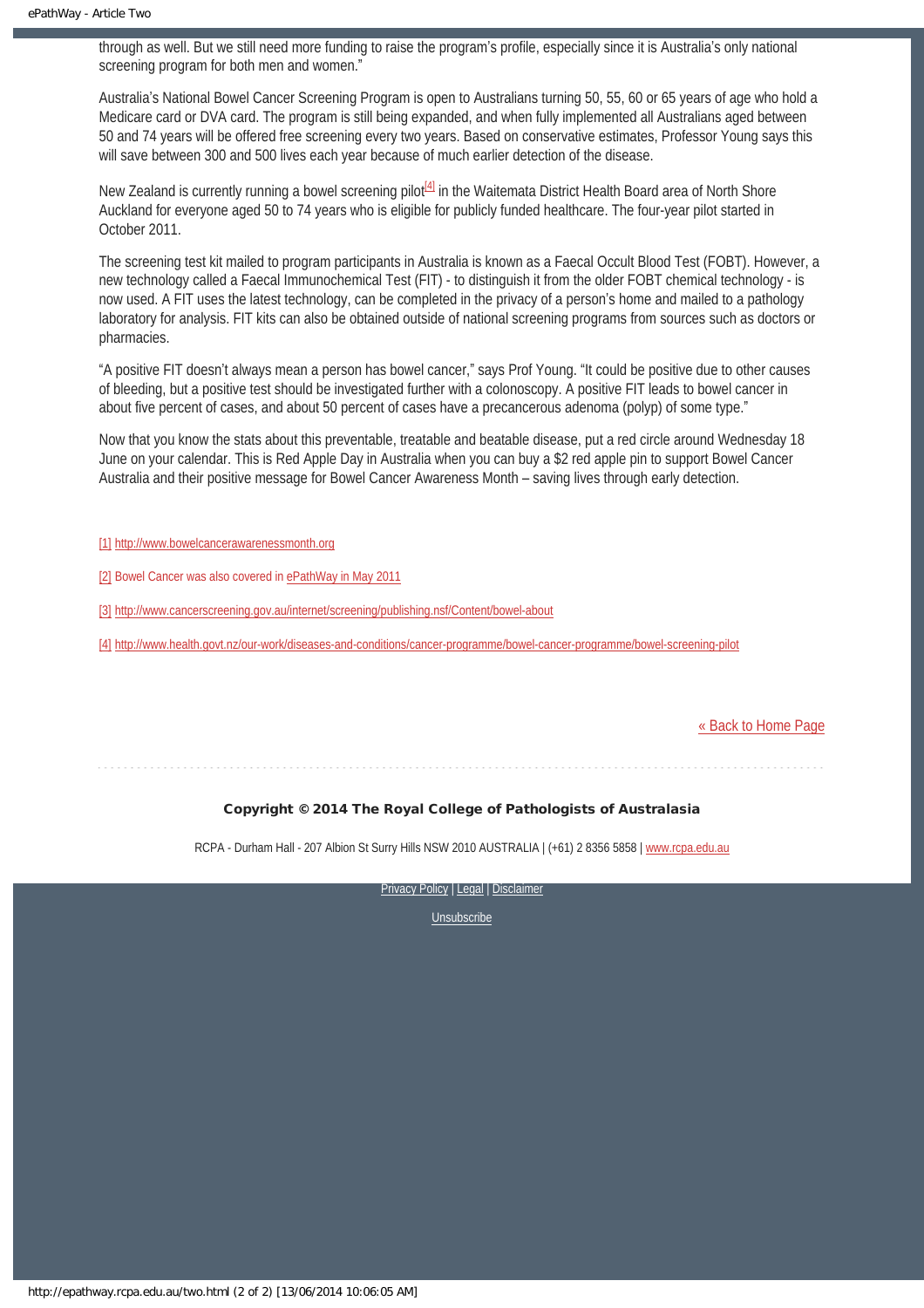<span id="page-10-0"></span>

# New Centre for Personalised Immunology aims to close the gap between research and clinical practice



*ANU Vice Chancellor Professor Ian Young, Professor Carola Vinuesa, Assistant Minister for Health Senator Fiona Nash, Professor Matthew Cook, JCSMR Director Professor Chris Parish, ANU DVC (Research) Professor Margaret Harding at the launch of the CPI.*

It's only been 11 years since the Human Genome Project (HGP) revealed our genetic blueprint and started a mini-revolution towards personalised medicine. Another step was taken in this direction at the Australian National University (ANU) when the Centre for Personalised Immunology was launched at the John Curtin School of Medical Research last month.

Professor Matthew Cook, RCPA Fellow, clinical immunologist and co-Director with Professor Carola Vinuesa of the Centre for Personalised Immunology, hopes this new research enterprise will start to close the gap between research and clinical practice for immune diseases. It will be run by a team of 15 researchers at the ANU alongside a number of national and international collaborators including Westmead Hospital and Westmead Children's Hospital in Sydney.

"In one sense the centre represents an evolution of several research projects aimed at understanding the genetic and cellular basis of various immune diseases over a period of about 10 years," explains Prof Cook.

"Two recent and substantial technological advances make it timely to consolidate these efforts within the centre. These are efficient and cheap genome sequencing and the ability to generate very accurate mouse models of human geneticallydetermined disease relatively quickly and cheaply. We hope these advances will enable us to make substantial progress in understanding immune-mediated diseases," explains Prof Cook.

Prof Cook says the centre's focus will be on understanding how changes in the genetic code cause human disease, including rare diseases, and how these changes can be applied on an individual basis to guide diagnosis and therapy. This approach is especially important to people with rare diseases.

"We can now identify a genetic variant in a person and engineer the same mutation in mice quickly and cheaply. This means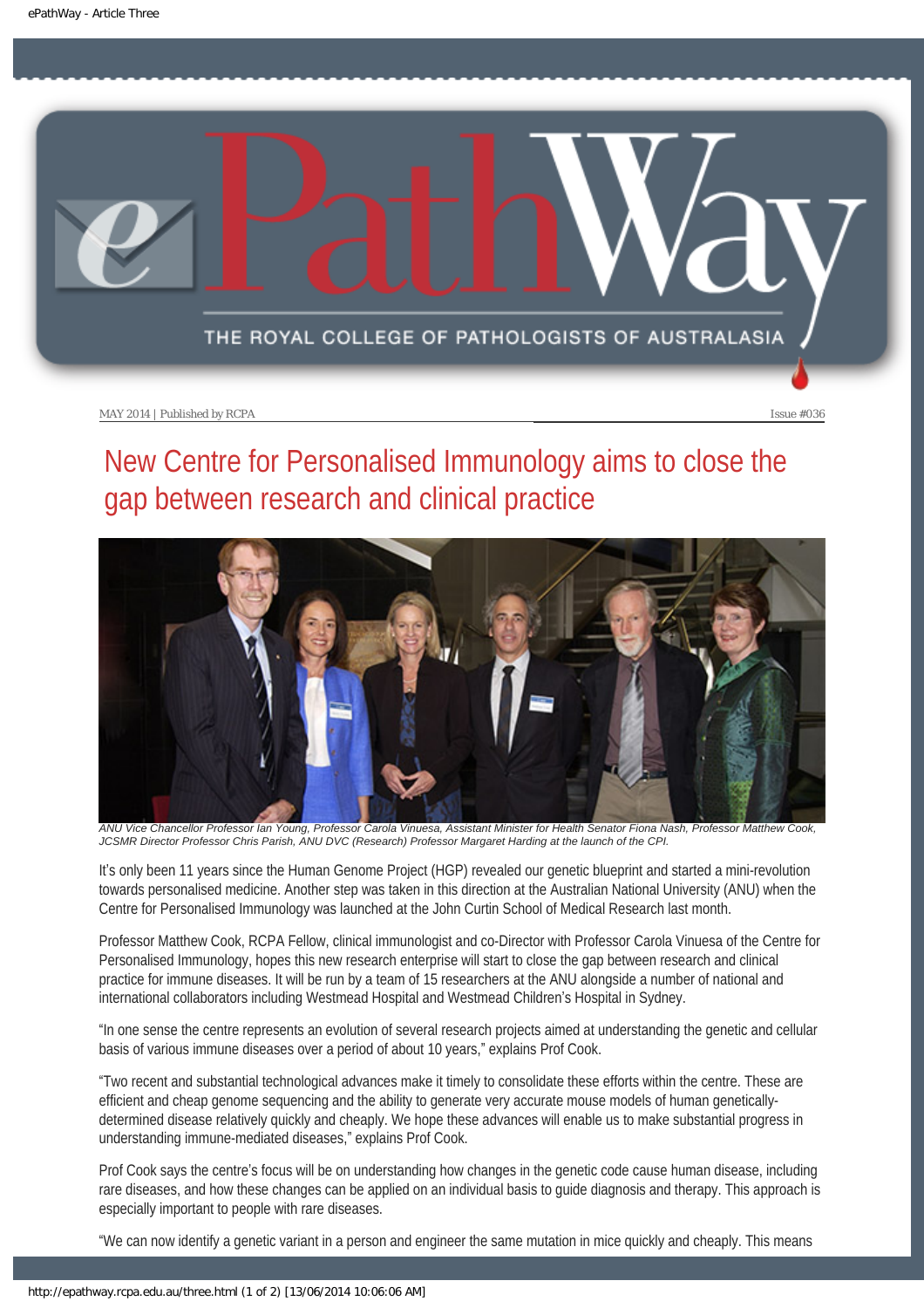we can combine the studies in the mice and of the person to see what has happened, and try to identify which biochemical pathways went awry. This will enable us to target treatment towards repairing that pathway," he explains. "This process was too time consuming and expensive until very recently."

Prof Cook says this new approach provides a pathway to identify which genetic variant a person has, which in time might provide a guide to precise therapy.

"Our work is patient focused in terms of identifying genetic variants and understanding how specific abnormalities in the immune system work."

Once this technique becomes routine, Prof Cook says his team will look at strategies to progress towards a clinic-setting to harness the powerful molecular tools currently at their disposal. But for now the Centre for Personalised Immunology is a research venture that aims to combine discovery and diagnosis to realise the promise of personalised medicine.

[« Back to Home Page](http://epathway.rcpa.edu.au/index.html)

#### Copyright © 2014 The Royal College of Pathologists of Australasia

RCPA - Durham Hall - 207 Albion St Surry Hills NSW 2010 AUSTRALIA | (+61) 2 8356 5858 | [www.rcpa.edu.au](http://www.rcpa.edu.au/)

[Privacy Policy](http://www.rcpa.edu.au/Content-Library/Privacy.aspx) | [Legal](http://www.rcpa.edu.au/Legal.aspx) | Disclaimer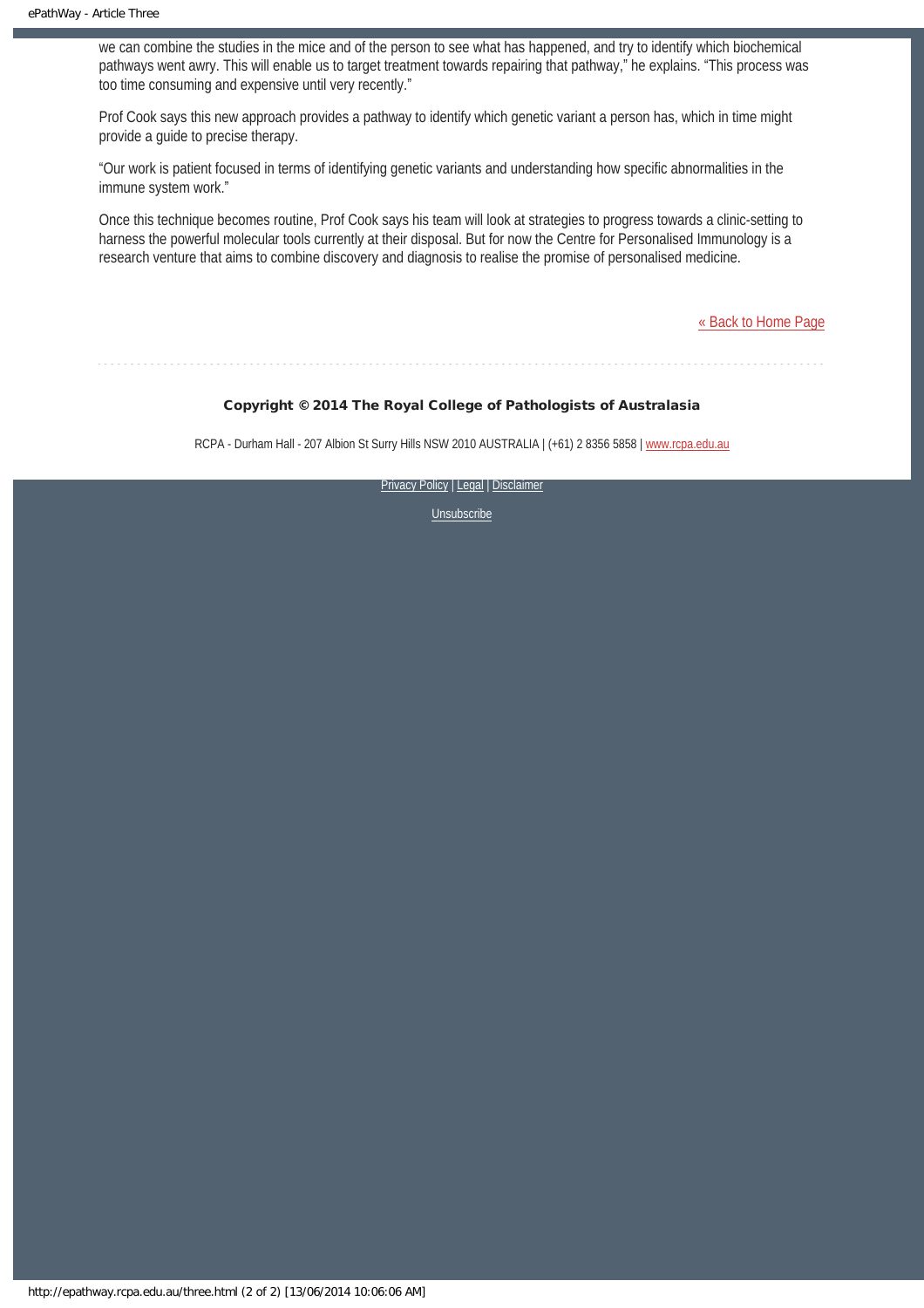<span id="page-12-0"></span>

# RCPA Fellow sometimes sings for his supper



Dr Brendan McMullan is not only a microbiologist and paediatric infectious diseases physician at the Sydney Children's Hospital. He is also a tenor in the audition-only Brandenburg Choir, which performs with the Australian Brandenburg Orchestra (ABO), and weaves his musical commitments around his busy work schedule.

"I have been singing for a while and am actively involved in a small community choir with the Australian Brandenburg Orchestra's Artistic Director Paul Dyer. Paul heard me sing and then invited me to join the Brandenburg Choir for the 2010 Noël Noël Christmas concerts. I have been singing with this choir since then," explains Dr McMullan.

The Australian Brandenburg Orchestra performs music from earlier centuries using original edition scores and instruments. Dr McMullan says the Brandenburg Choir performs with this prestigious orchestra twice yearly, including the annual Noël Noël Christmas concert, singing music from the eleventh century through to modern pieces.

"The time commitment for the choir's concert seasons involves about one week of rehearsals and two weeks of performing twice a year. This takes up most evenings during that time, and I can arrange my work commitments, including being on call, ahead of time to fit in with the choir's schedule. We have just finished the Bach Magnificat series, and the next concert for the choir this year is at Christmas."

Because the Brandenburg choristers only sing together for about six weeks each year, Dr McMullan says he has to keep his 'day job' as a pathologist and physician. However, he also sings with friends and small choirs in concerts or churches around Sydney during the year.

"I don't sing to my patients individually," he laughs. "We have a wonderful hospital band at the Sydney Children's Hospital called A Spoonful of Sugar who do that very well. But I enjoy singing in choirs, especially the Brandenburg Choir, and wouldn't give it all up for the world."